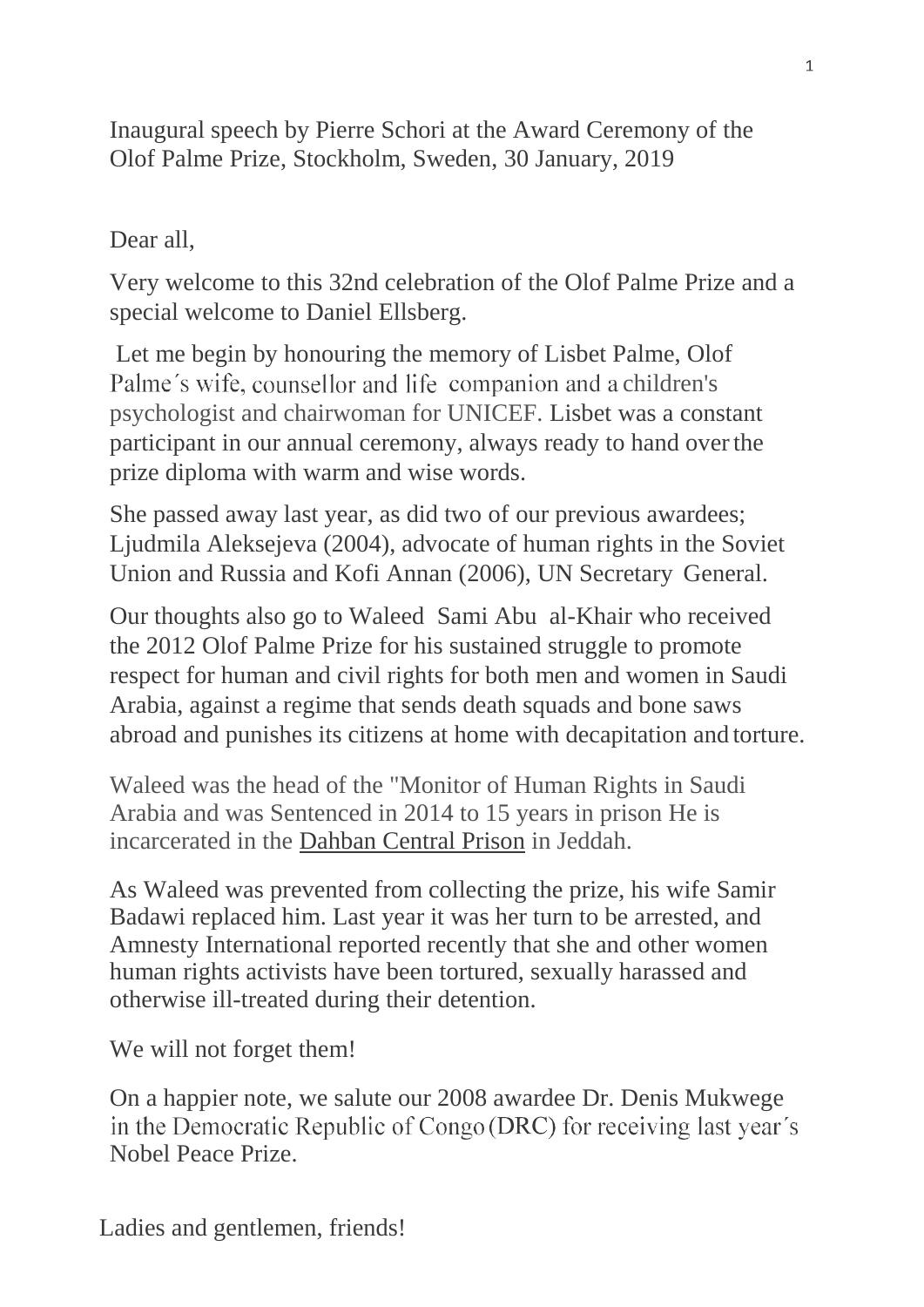You are many who have come to honour Daniel Ellsberg, from all walks of society, from government and parliament, diplomats, a vast number of civil society organizations and many peace activists of all ages. We are happy to see you here.

Allow me to acknowledge the presence of Sweden's Foreign minister Margot Wallström and her colleagues, ministers Hans Dahlgren, Matilda Ernkrans, Ardalan Shekarabi, Annika Strandhäll and Anders Ygeman.

Also here is last years's awardee Emerich Roth, who together with Hédi Fried, both survivors of the holocaust, received the Palme Prize last year for their life-long and exceptional educational work against Nazism, racism, violence and prejudice.

We also greet former foreign minister Hans Blix, the 2003 awardee who continues working against the spread of weapons of mass destruction and for common security on the basis of international law.

And, as usual, we welcome Sweden's former prime minister Ingvar Carlsson. And we have greetings to you Dan from the present prime minister, Stefan Löfven, transmitted to us from his wife Ulla, present here also.

Every year the Foundation sponsors scholarships and projects "in the spirit of Olof Palme" for about 2 million crowns, mostly to young people. Present here are some of the pupils from Björkebyskolan in Järfälla and their two teachers, Ingrid Carlson and Sara Kiesby who together, during three years, prepared their project in human rights, which included a visit to Auschwitz- Birkenau and a further commitment to promote solidarity and tolerance. A warm welcome to you.

Let me now turn to Daniel Ellsberg, a living legend, a walking encyclopedia, a world champion for peace and common security, and "the most dangerous man in America who must be stopped at any cost", as Henry Kissinger said.

He is the author of four books, among them Secrets: A Memoir of Vietnam and the Pentagon Papers (2002) and recently The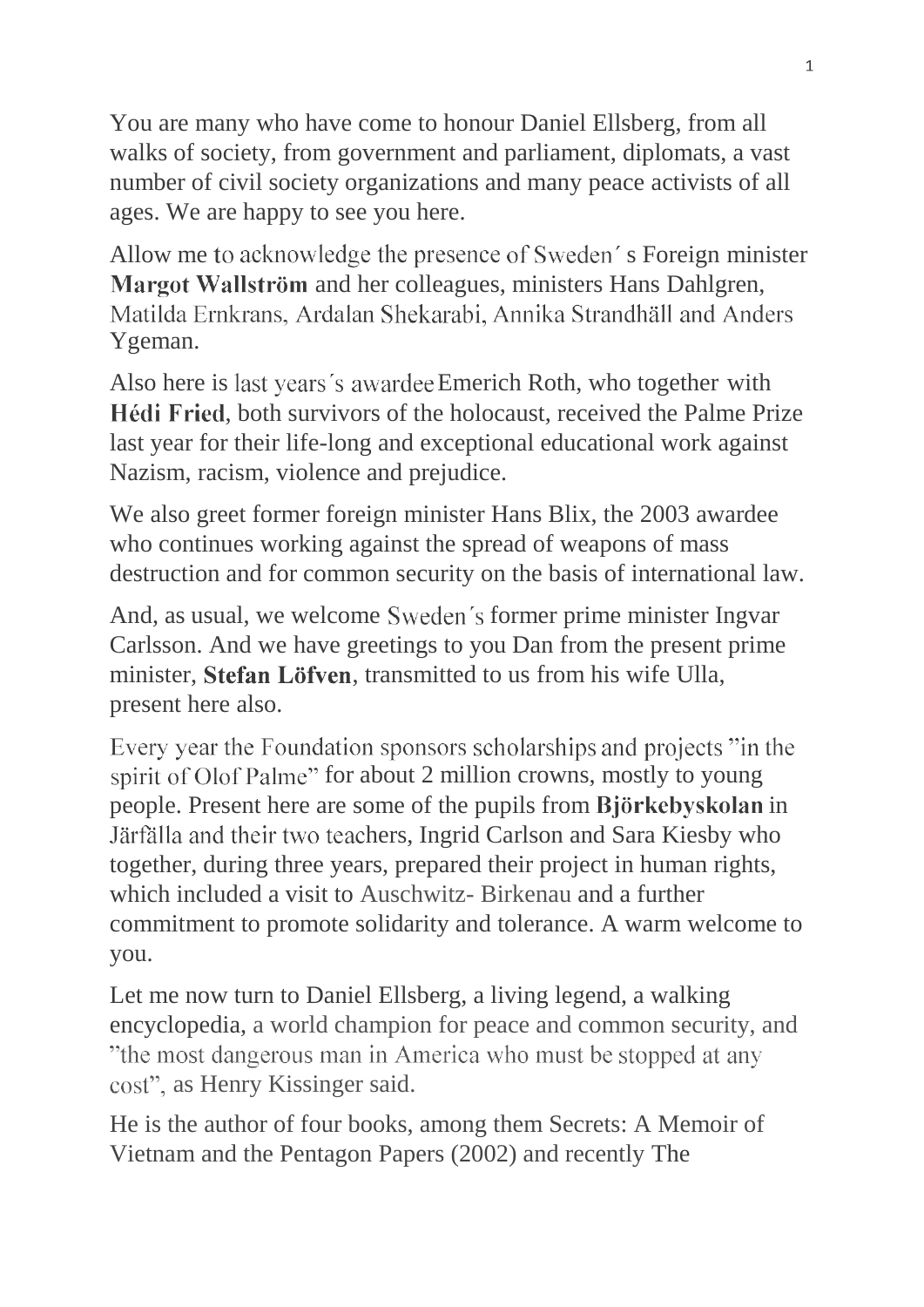Doomsday Machine -Confessions of a Nuclear War Planner. Books that should be mandatory reading for members of parliaments and governments all over the world.

Daniel is also the grandfather of five grandchildren.

Dear Daniel Ellsberg,

You come to Stockholm accompanied by your wife Patricia and your daughter Mary. Mary has a special Swedish connection: you worked for the Swedish embassy in Nicaragua, which led to studies at University, where you graduated with a dissertation on gender-based violence in Nicaragua. Your academic opponent was Hans Rosling.

You arrive at a dramatic and very dangerous time.

Global security has deteriorated markedly according to 2018 SIPRI Yearbook.

World military expenditure is at its highest level since the end of the cold war.

At the start of 2018 nine states—the United States, Russia, the United Kingdom, France, China, India, Pakistan, Israel and the Democratic People's Republic of Korea—possessed approximately 14 465 nuclear weapons, of which 3750 were deployed with operational forces. Nearly 2000 of these are kept in a state of high operational alert.

The military and technical evolution currently gives dominance to three nuclear armed states: US with 35 % of the world's military expenditures, China with 13 % and Russia with 3,8 %. But it is the US and Russia who stand out with 92 % all nuclear arms.

And five days ago, the Bulletin of the Atomic Scientists released its annual presentation of the Doomsday Clock, setting the clock at two minutes before the symbolic apocalyptic midnight. Only once before has the clock struck at a time so close to estimated global annihilation; in 1953, when the United States and the Soviet Union were in a nuclear arms race.

Why are we so close to destruction?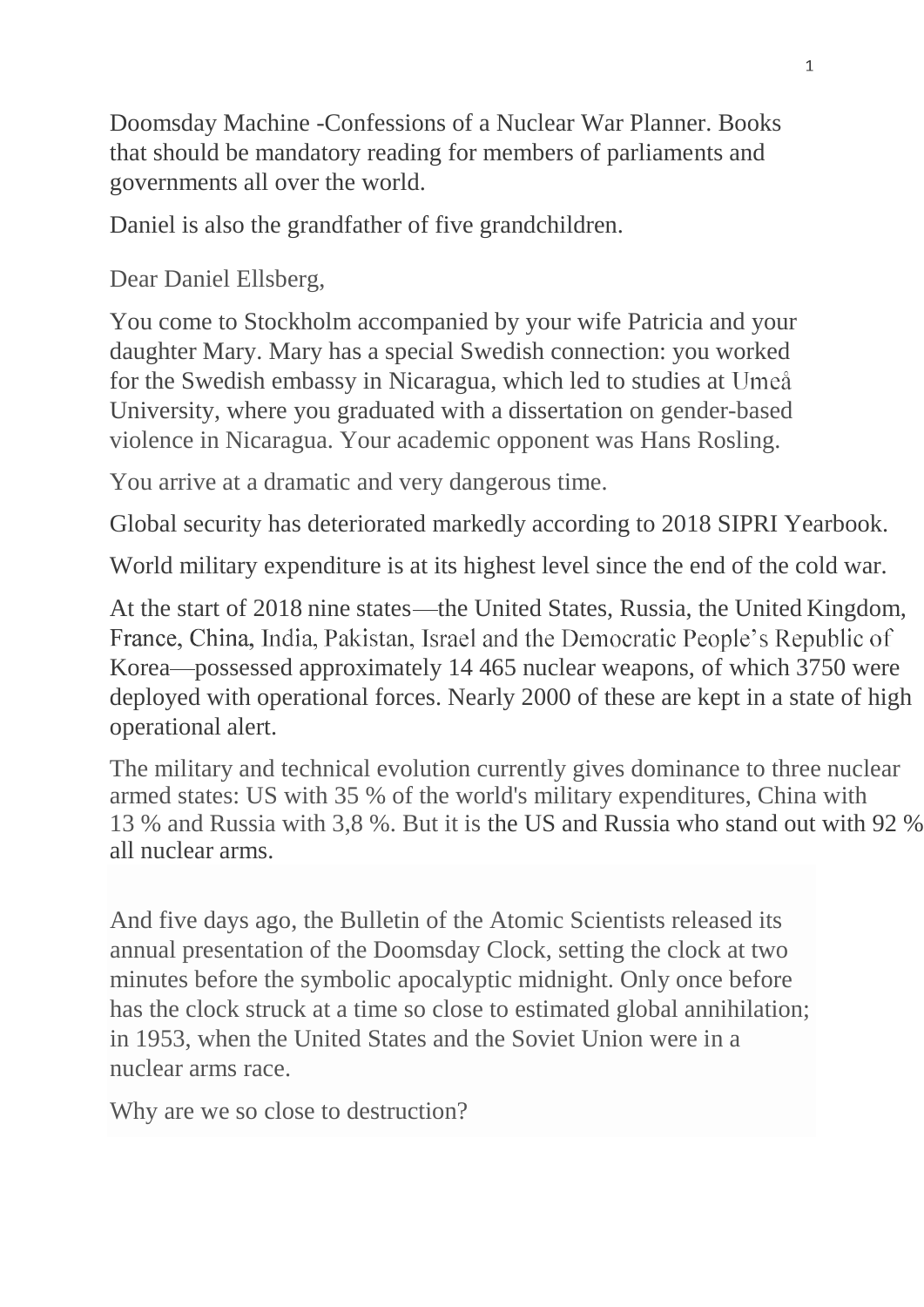The answer: nuclear weapons and climate change. The same warning was delivered by Hans Blix in his speech at the peace research institute Sipri's annual meeting in May last year:

"The nuclear arsenals are enough to put an end to human civilization through rapid suicide, while at the same time adding the risk of slow suicide through global warming."

Dear Daniel,

You may take some comfort from the fact that you are now in a militarily non-aligned country, free from nuclear arms, with a recently formed government with a long history of diplomacy and dialogue, in search of détente and peace.

At the Sälen security conference on 15 January 2018, foreign minister Margot Wallström stated that "the risk that nuclear arms actually will be used is greater today than for a very much long time. Passivity is not an option".

And, at the same conference, prime minister Stefan Löfven underlined that "the threat of nuclear war is the singularly greatest threat to our common survival. Building security on threats of mutual destruction is untenable. We use diplomacy, international cooperation and confidence-building measures in our work for peace and *common* security".

Common Security was also the title of the 1982 report of the Palme Commission on Disarmament and Security Issues, founded by Olof Palme in 1980, which gathered senior political leaders and experts from East and West, North and South, among them Giorgi Arbatov, Soviet Union, Egon Bahr, Germany, Gro Harlem Brundtland, Norway, Alfonso García-Robles, Mexico, Olesun Obasanjo, Nigeria, David Owen, United Kingdom, Soedjatmoko, Indonesia and Cyrus Vance, United States.

Palme defined the doctrine of common security in this way:" What has to be done is gradually to replace a security, which is dependent upon constantly increasing armaments, with a security which is basically political and which rests upon mutual trust. Political and ideological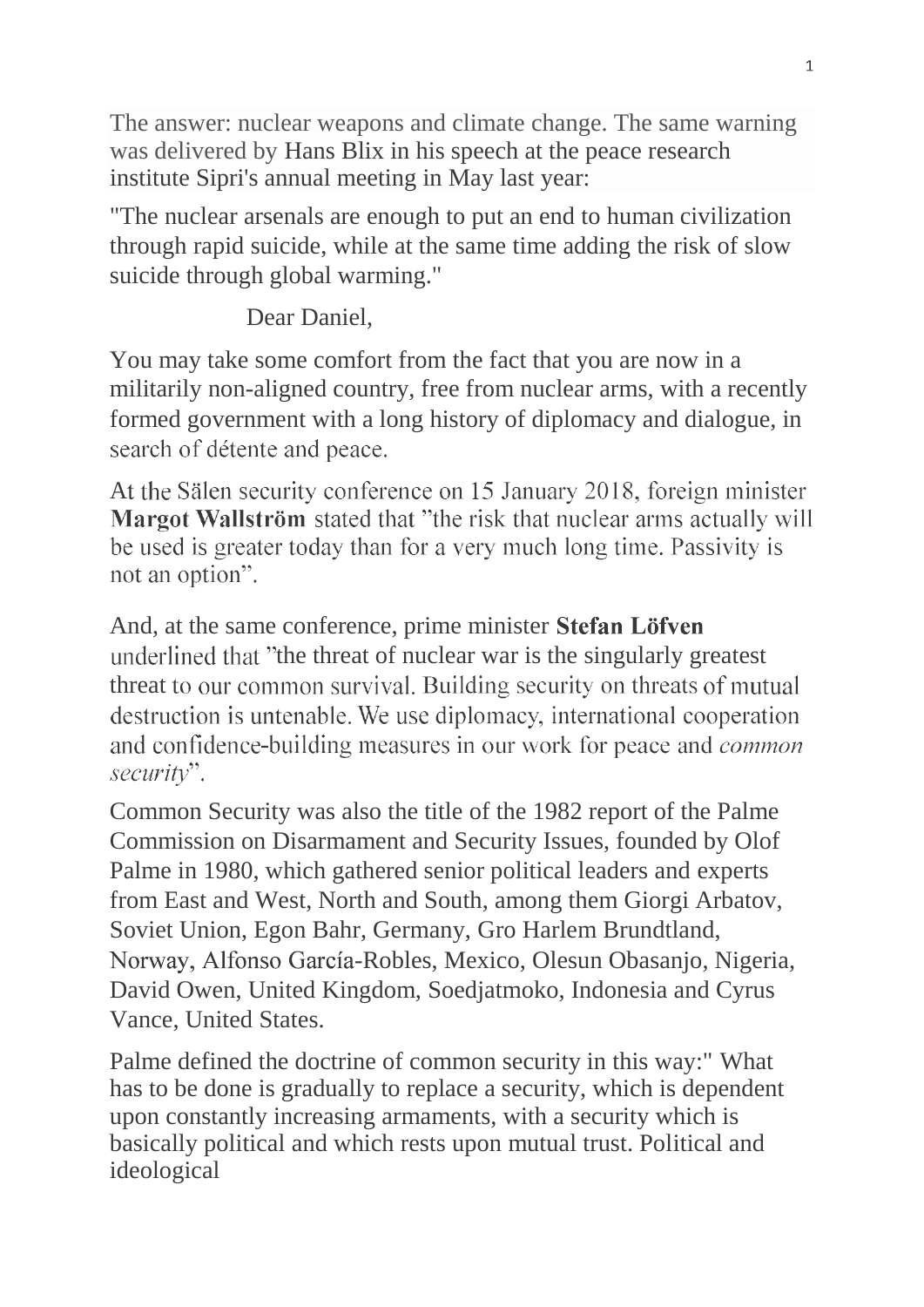opponents must, despite fundamental differences of opinion, work together to avoid nuclear war. They can only survive together – or perish together. There will be no winner in a nuclear war."

This central theme was later picked up by US president Ronald Regan at the UN in 1983 ("A nuclear war cannot be won and must never be fought") and by secretary general Michail Gorbatjov ("There can be no victors in a nuclear war"). At their summit meeting in Geneva in November 1985 they said the following in a joint communiqué: "The sides have agreed that a nuclear war cannot be won and must never be fought".

Let me here recognize the presence of two key people behind the Palme Commission report: Anders Ferm, who was a member of the Commission and **Hans Dahlgren**, the executive secretary of the Commission.

Sweden's commitment to an active peace policy started with Hjalmar Branting, who formed Sweden's first Social Democratic government ninety-nine years ago. He was awarded the Nobel Prize for Peace in 1921, which he shared with Norwegian diplomat Christian Lous Lange, for his advocacy for the peaceful solution of crises.

40 years later, in 1961, the so-called Undén plan was adopted by the UN General Assembly named after Swedish foreign *minister Östen Undén*. The plan was to create a "non-atom-club" in order to press upon the five nuclear states to agree upon a test ban treaty. In spite of strong opposition from the United States and their allies at the time, the plan probably influenced the adoption of the partial test ban treaty in 1963.

At the time, Sweden had an ongoing debate whether to arm its defense force with nuclear weapons or not. Olof Palme was the secretary of the committee which investigated the issue.

Later, in a speech at MIT (Massachusetts Institute of Technology in Cambridge, USA), in December 1980, he stated that the committee had decided that such a program would lessen Sweden's security and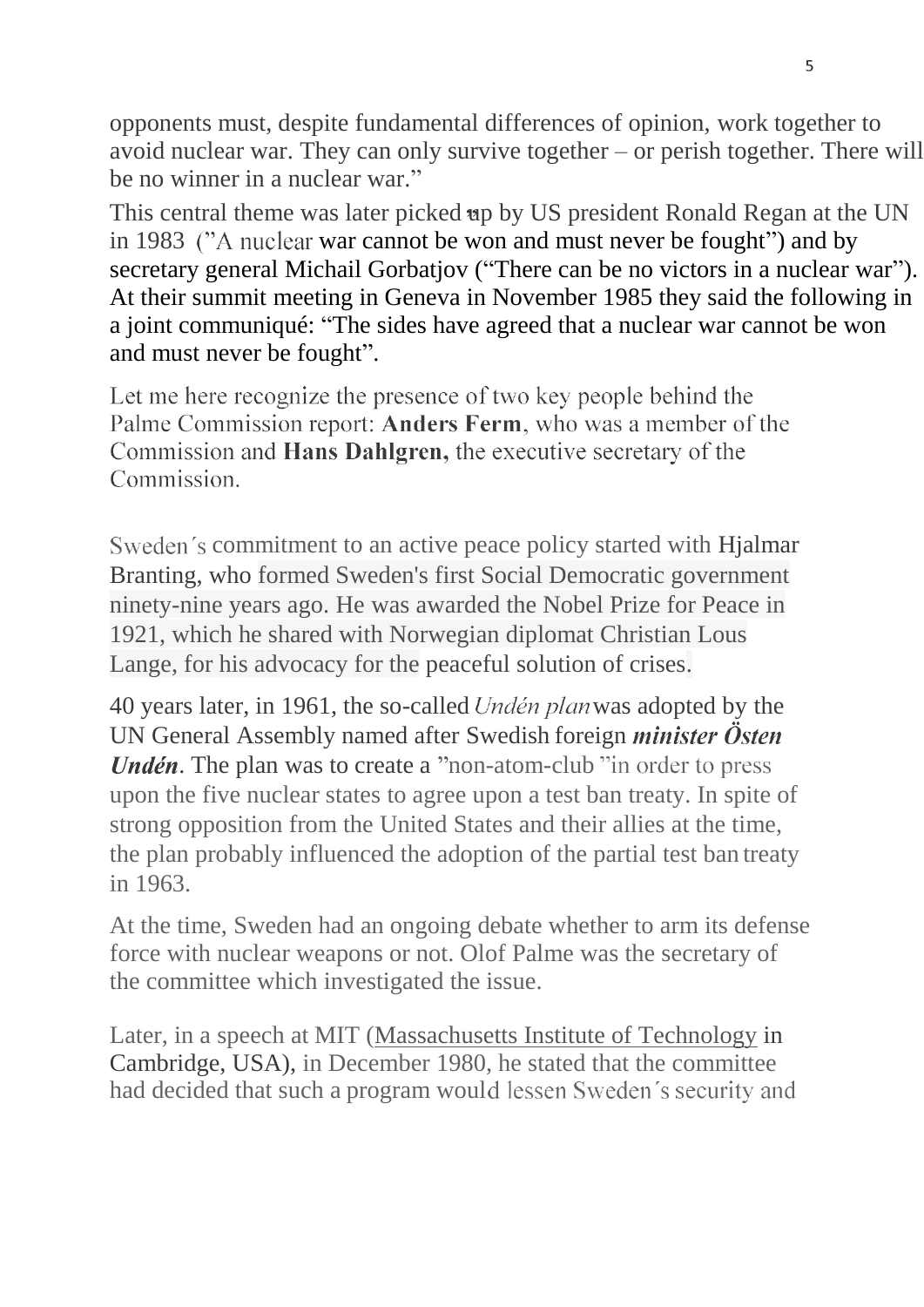he concluded: "Therefore, for Sweden to acquire nuclear weapons would indeed be a destabilizing act, which would disturb the security arrangements in our parts of Europe".

This was in the late 60s and the most effective opposition to the Bomb came from the feminist peace movement and individuals like Barbro Alving, Asa Moberg, Ingrid Segerstedt-Wiberg, Alva Myrdal, Inga Thorsson, and, later on, Maj-Britt Theorin (here present), Karin Söder, Anna Lindh and Margot Wallström.

In 1982 Alva Myrdal was awarded the Nobel Peace Prize in 1982, together with Alfonso Garcia Robles.

A few men contributed also, like Östen Undén and already in 1956 Swedish author Harry Martinson wrote his epic space tale Aniara, which was made into an opera and this year also a film. In his long poem Martinson wrote how "God and Satan, hand in hand, in a destroyed and poisoned land. fled from man, the king of ashes".

Let me also highlight Olof Palme's speech at the first United Nations conference on the human environment, here in Stockholm 1972. In his opening speech, the Prime minister raised in dramatically undiplomatic terms the US actions in Vietnam, which he termed "ecocide"."The indiscriminate bombing, the large-scale use of bulldozers, the use of herbicides, is an outrage," he said. The speech did not endear him to president Nixon's delegation.

Later, in 1980, referring to the *Undén plan*, he said that "today, more" than ever, there is every reason to go on working for nuclear-free , and three years later Palme addressed the Paasikivi Society in Helsinki and argued for the possibility of creating a nuclear-weaponfree zone in the Nordic region.

At this time he formed, upon a request from Parlamentarians for Global Action, what was called the Six-nation initiative. This was in a period where relations between the Soviet Union and the USA experienced their worse deterioration since the Cuban Missile Crisis. Nuclear war was narrowly averted on at least two occasions during this period of high conflict. In order to help re-instate dialogue and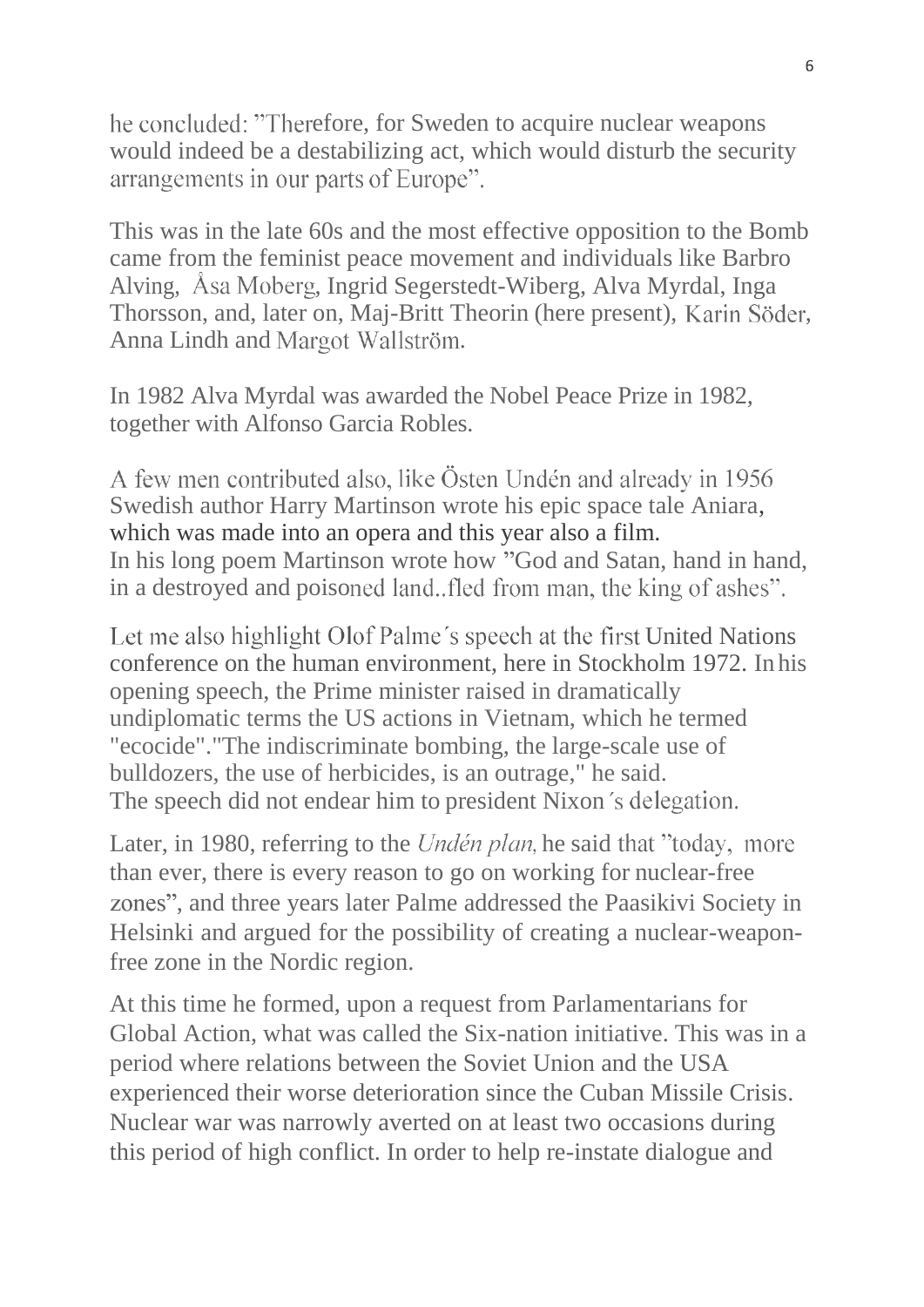reduce tensions between them, the leaders of Argentina, Greece, India, Mexico, Tanzania and Sweden established the Initiative. Over the next few years, the leaders held joint meetings with the presidents and experts of the Soviet Union and USA and discussed proposals for a nuclear test ban, nuclear weapons freeze, risk reduction measures and nuclear disarmament.

In a meeting of the Initiative in New Delhi on 28 January 1985, Palme denounced the nuclear states for holding mankind hostage in a colonial manner by their possession of the doomsday weapons. the non-nuclears also want to have a say on these matters of life and death".

In those days the nuclear states were five, today they are nine, who defy the Nuclear Non-Proliferation Treaty (NPT) and are working on making the warheads more "effective".

The main question for Undén and Erlander, Myrdal and Palme then was the same as the one confronting all of us today: How to avoid nuclear holocaust.

It is not easy to confront military giants and nuclear powers, they can threaten and blackmail. During the Vietnam war the Nixon administration mobilised dock workers on the East Coast threatening not to unload incoming Volvo cars, if Olof Palme continued criticizing the war. Prime Minister Tage Erlander however stated that he stood by Olof Palme. Palme himself took the same stand when the Soviet Union protested against his repeated denunciation of the invasions of Czechoslovakia in 1968 and Afghanistan in 1980.

And in 1995, a member of the Swedish government took a week of vacation to join the international protests against the resumed French nuclear tests at the Mururoa in the Pacific. When prime minister Ingvar Carlsson defended her right to protest, a furiuos President Chirac reacted by cancelling the planned official visit by the prime minister.

And today, from the other side of the Atlantic, also on a nuclear issue, we hear messages, "friendly advice" that could be perceived as blackmail or threats.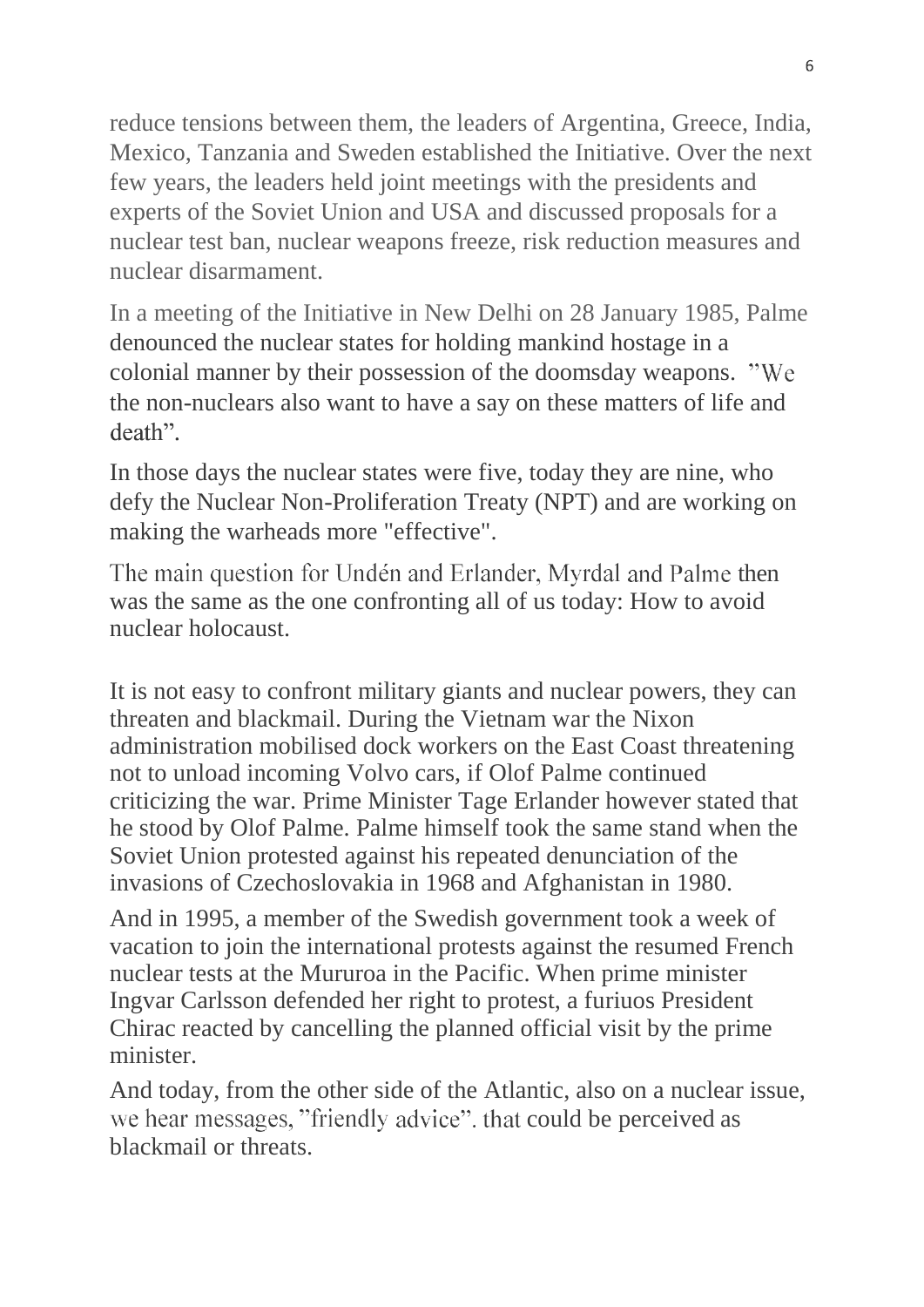Dear Daniel,

This history is not history, it is very much alive in the present. Sweden was voted into the United Nations Security Council in 2016- 2018 for its track record of international solidarity and independant and active diplomacy in global affairs.

This is a unique asset in the quest for peace and disarmament, it gives you credibility and freedom of action and, as we have seen demonstrated recently in the cases of Yemen and North Korea.

In presenting his new government on 21 January this year the Prime minister said: "Military non-alliance is our foundation. Sweden will not apply for membership of NATO".

The majority of Swedes are in agreement with the prime minister, and an even greater majority, 8 out of 10, want Sweden to ratify the Nuclear Weapon Ban Treaty, which we voted for last year at the UN.

Ladies and gentlemen,

It should not be up to older generations only to be in the vanguard of saving the world from a nuclear extermination.

But let us take inspiration and guidance from a person who has seen the beast in the eye and who offers us unique information from the heart of darkness.

The motivation for the 2018 Palme Prize goes as follows:

When Daniel Ellsberg, a former military analyst and the world's most important whistleblower, exposed the U.S. Government's secret warplans for Vietnam in 1971, he was well aware of risking a long time in prison and a spoiled career. Regardless of such consequences, his decision led to the removal of a mendacious government, a shortening of an illegal war, and an untold number of saved lives.

More than four decades later Daniel Ellsberg again takes on the Pentagon's secret war plans. He warns us of a nuclear holocaust, caused by the refusal of the nine nuclear states to comply with the binding commitment of the Treaty on the Non-Proliferationof Nuclear Weapons to further the goals of a nuclear-free world.

The 2018 Olof Palme Prize goes to Daniel Ellsberg for his profound humanism and exceptional moral courage.